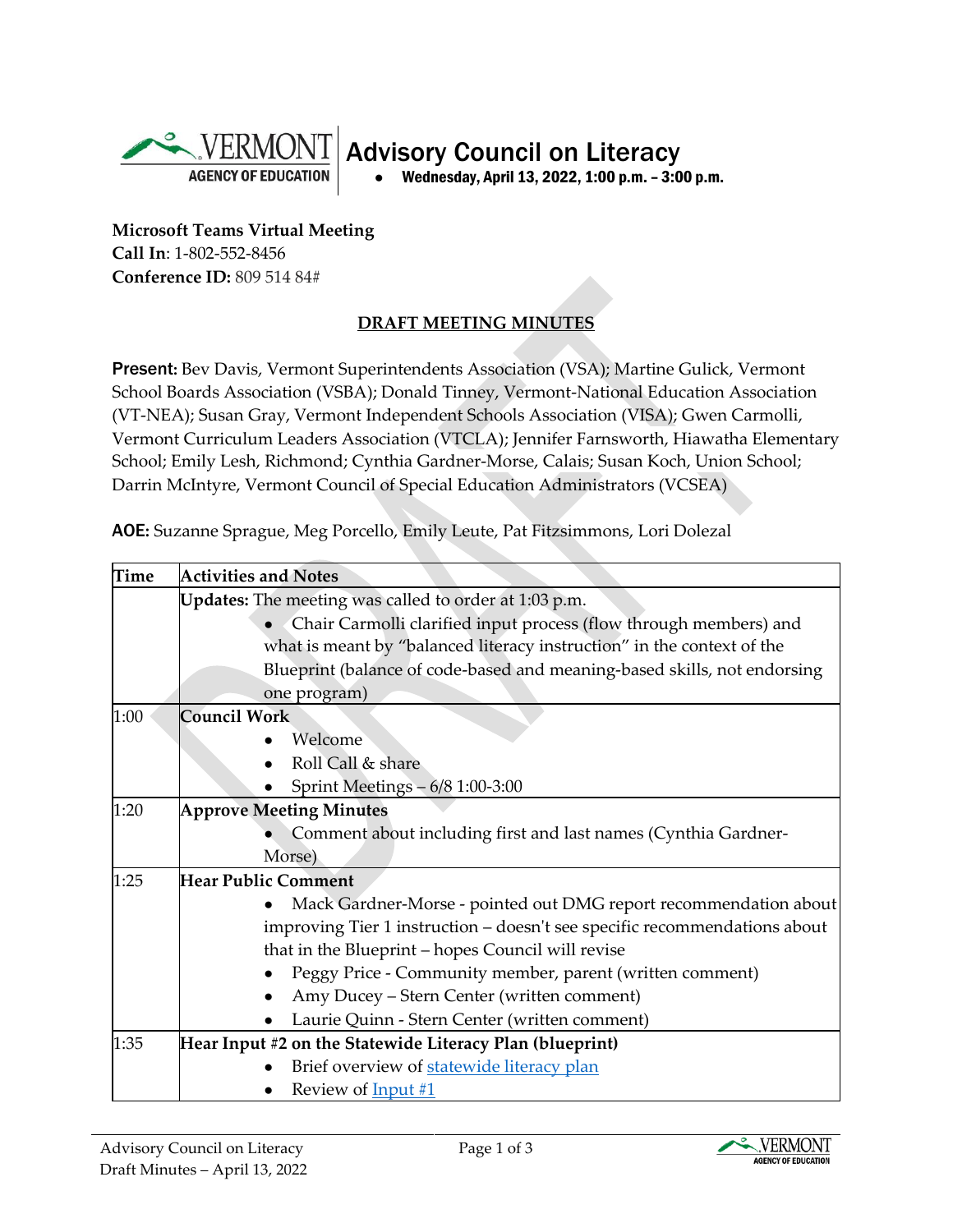## Hear Input #2 by Council Members

o Susan Gray: Barbara Foreman document was helpful – two recommendations offered at highest level of evidence: explicit instruction in phonemes and letter correspondence and morphemes – Anchored well to mission of Council (to improve reading performance across State)

o Cynthia Gardner-Morse: add spelling/morphology and writing to Blueprint – connections to all the things we're working on (DMG report) – Gwen adds connection to Act 173

o Susan Koch: recommendation for a local needs assessment (connects to Act 173) – need a statewide data collection approach – Gwen adds connection to Act 28 and EQS

o Don Tinney: What is the state of our MTSS across the state? We're at all different levels – is it truly a systemic approach? Connection to Act 173

o Emily Lesh: Reexamine and align assessments – page 29-30, comprehensive and balanced assessments and a culture of data driven decision making – more specific guidance and recommendation around literacy assessments to help support instruction, including screening and diagnostic assessments (would also inform Tier 1 instruction) – Connection to Act 28, Statute 2903, and EQS

o Bev Davis: constituents felts for it to be useful, needs to be more explicit about what people should actually be using/doing and not using/not doing; also, if there are improved outcomes being seen, what are those SU/SDs doing? Connection to everything

o Darren McIntyre: two-page summary of the Blueprint would be helpful – also data informed decision making and importance of using evidence-based tools for progress monitoring – case studies would also be helpful, what are some ways to write measurable IEP goals? Connection to special ed rule 2360, Act 173

o Chair Carmolli's clarification about what the "evidence-based" label is providing evidence of – where does the evidence come from? Evidence of what? Alignment to standards or efficacy?

o Chair Carmolli: VTCLA input: explicit and systematic instruction of foundation skills; other area was around meaning (comprehension strategies, engagement) – engagement seems like a real need coming out of the pandemic, but explicit and systematic instruction probably has the most potential to change outcomes – Connection to Act 28, Blueprint

o Emily Lesh: seconds idea of an appendix or addendum to make it more user friendly (summary, guidelines, etc.)